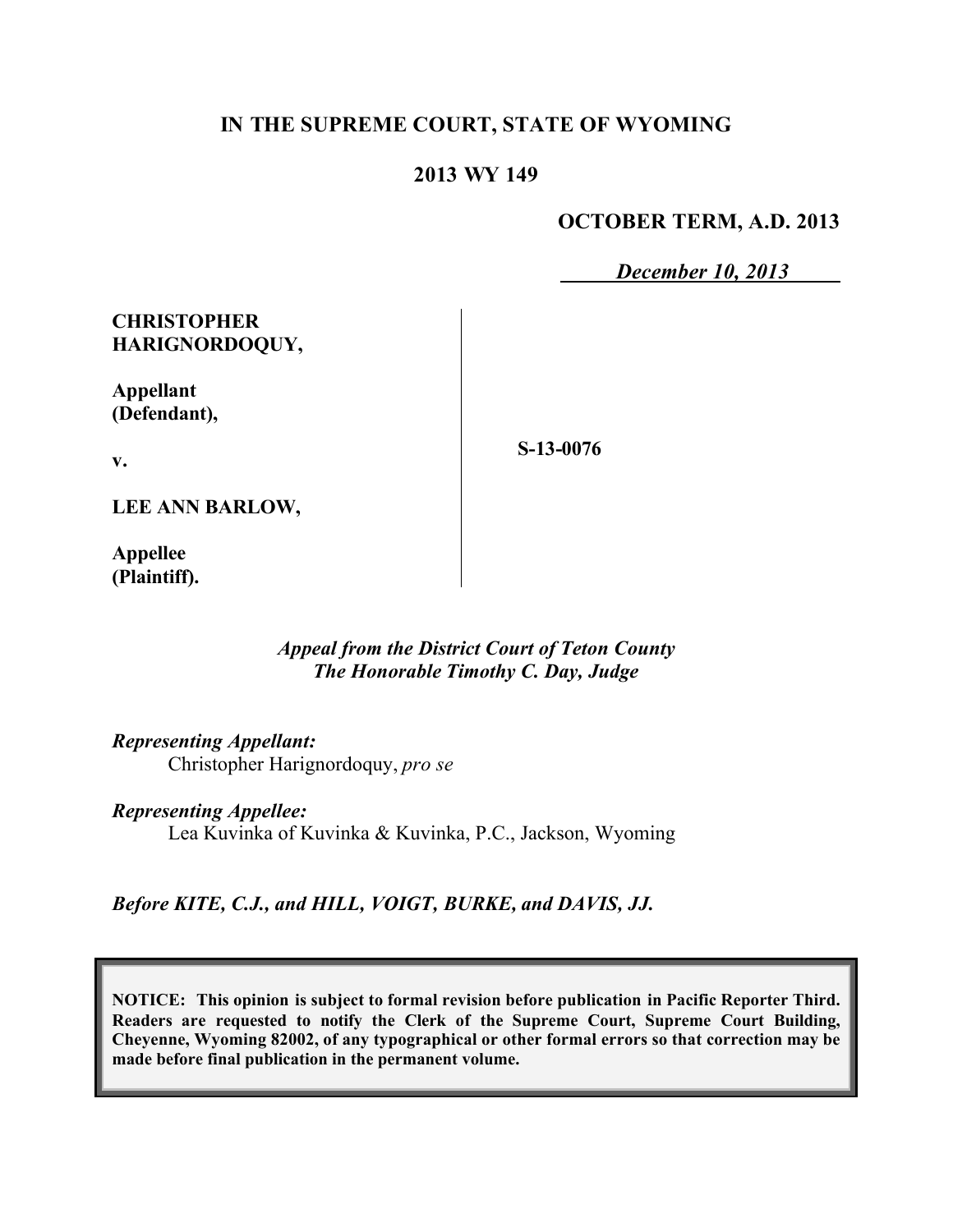# **DAVIS**, Justice.

[¶1] The parties to this appeal were divorced in the District Court for the Ninth Judicial District (Teton County). Appellant Christopher Harignordoquy contends that the district court erred in exercising child custody jurisdiction, in the determination as to whether his children might be entitled to possible dual citizenship as that finding might relate to child custody, in requiring a bond to permit visitation and limiting visitation to Teton County, and in other respects. Finding no error, we affirm. We also find no reasonable cause for the appeal, and therefore assess Appellee's costs, attorney fees and damages against Appellant as provided in Wyoming Rule of Appellate Procedure 10.05.

## **ISSUES**

[¶2] 1. Did Wyoming have home state jurisdiction under the Uniform Child Custody Jurisdiction and Enforcement Act so as to permit the district court to make a custody determination?

2. Did the district court abuse its discretion in its custody and visitation decision because it found it unlikely that the parties' children would obtain dual French citizenship if it awarded Appellant custody or increased visitation?

3. Are any of Appellant's other arguments adequately supported by pertinent authority or cogent argument so as to permit review?

4. Is Appellee entitled to an award of sanctions under Wyoming Rule of Appellate Procedure 10.05?

## **FACTS**

[¶3] Christopher Harignordoquy and Lee Ann Barlow were married in Teton County in October of 2002. Ms. Barlow is a United States citizen. Mr. Harignordoquy is a citizen of both France and the United States. The parties executed a prenuptial agreement before they married.

[¶4] The couple decided to have children and arranged a surrogate pregnancy, the details of which need not be discussed here. Twins were born to a surrogate mother in Colorado in late August of 2010. The parties returned to Teton County with the twins on September 7, 2010, and Ms. Barlow and the children have since remained there.

[¶5] On March 1, 2011, Ms. Barlow petitioned the Teton County circuit court for a domestic violence protection order against Mr. Harignordoquy. She claimed that he pushed her to the ground and threatened her. The circuit court issued the requested order, which awarded Ms. Barlow temporary custody of the twins and temporary possession of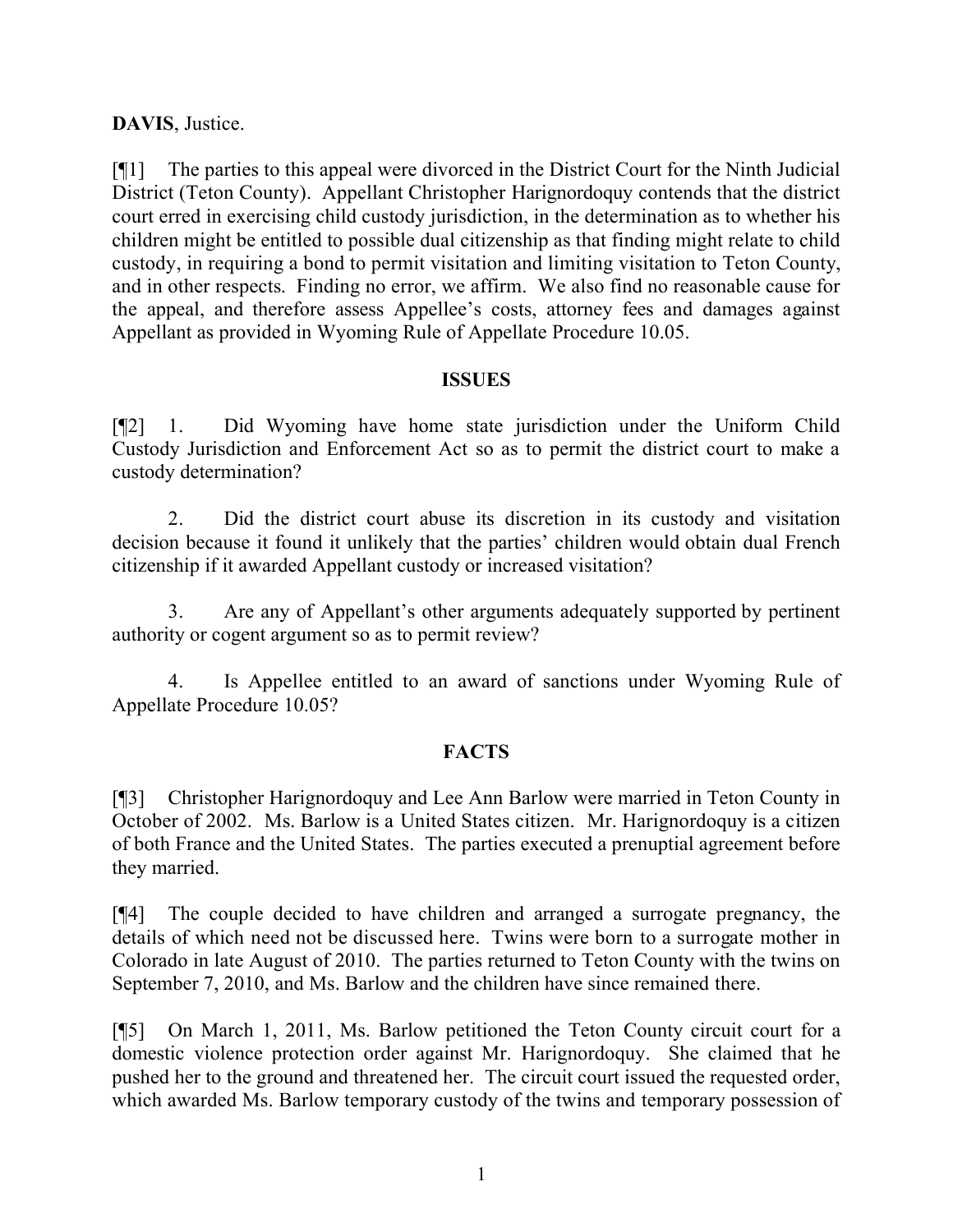the family residence. Ms. Barlow filed for divorce in the Teton County district court on March 11, 2011. Mr. Harignordoquy moved to France in April of 2011 and has resided there since.

[¶6] Ms. Barlow filed a motion for partial summary judgment which sought to have the prenuptial agreement declared valid and enforceable. Mr. Harignordoquy filed a pro se objection, claiming that Barlow was concealing marital assets, which evidently meant that he originally intended to contest the validity of the agreement. However, he later told the district court that he would not in fact contest the prenuptial agreement, and it therefore entered an order finding the prenuptial agreement valid and enforceable.

[¶7] Mr. Harignordoquy then filed a motion to disqualify the district judge and guardian *ad litem* ("GAL") in August of 2011. He claimed that the judge had improper connections with the Barlow family, and that the GAL was biased because he worked with a friend of Ms. Barlow's at Central Wyoming College's outreach campus in Jackson. He also titled the motion an interlocutory appeal, but it was never filed or docketed in this Court.

[¶8] The district judge entered an order denying the motion to disqualify him because Mr. Harignordoquy failed to support it with the required affidavits. *See* W.R.C.P. 40.1(b)(2) (motion for disqualification of district judge "shall be supported by an affidavit or affIdavits)" The district judge stated that he was "not . . . prejudiced for or against any party in the matter," and the GAL also denied any connections with the Barlow family. The court therefore denied the motion. It also ordered Mr. Harignordoquy to refrain from further threats, personal attacks, and uncivil conduct. No transcript of the hearing on the motion is available in the record on appeal, although it was apparently reported.

[¶9] The divorce trial took place in November of 2012. Mr. Harignordoquy appeared by video teleconference from France, representing himself. These proceedings were reported but not transcribed, and we must therefore rely upon the decree of divorce to determine what occurred in the trial.

[¶10] The court entered the decree on March 13, 2013. Because it had previously ruled that the prenuptial agreement was enforceable based on Mr. Harignordoquy's concession that it was, it divided the parties' property in accordance with that agreement. The court awarded Ms. Barlow sole custody of the children. It noted that Mr. Harignordoquy testified that he would find "some way to free them [the children]," which it found to be a threat to remove the children from this country. It therefore allowed Mr. Harignordoquy up to six weeks of visitation per year to be exercised only in Teton County, and provided in the decree that visitation can only be exercised if he posts a \$25,000 bond and surrenders all of his passports. It ordered him to pay \$474 in monthly child support.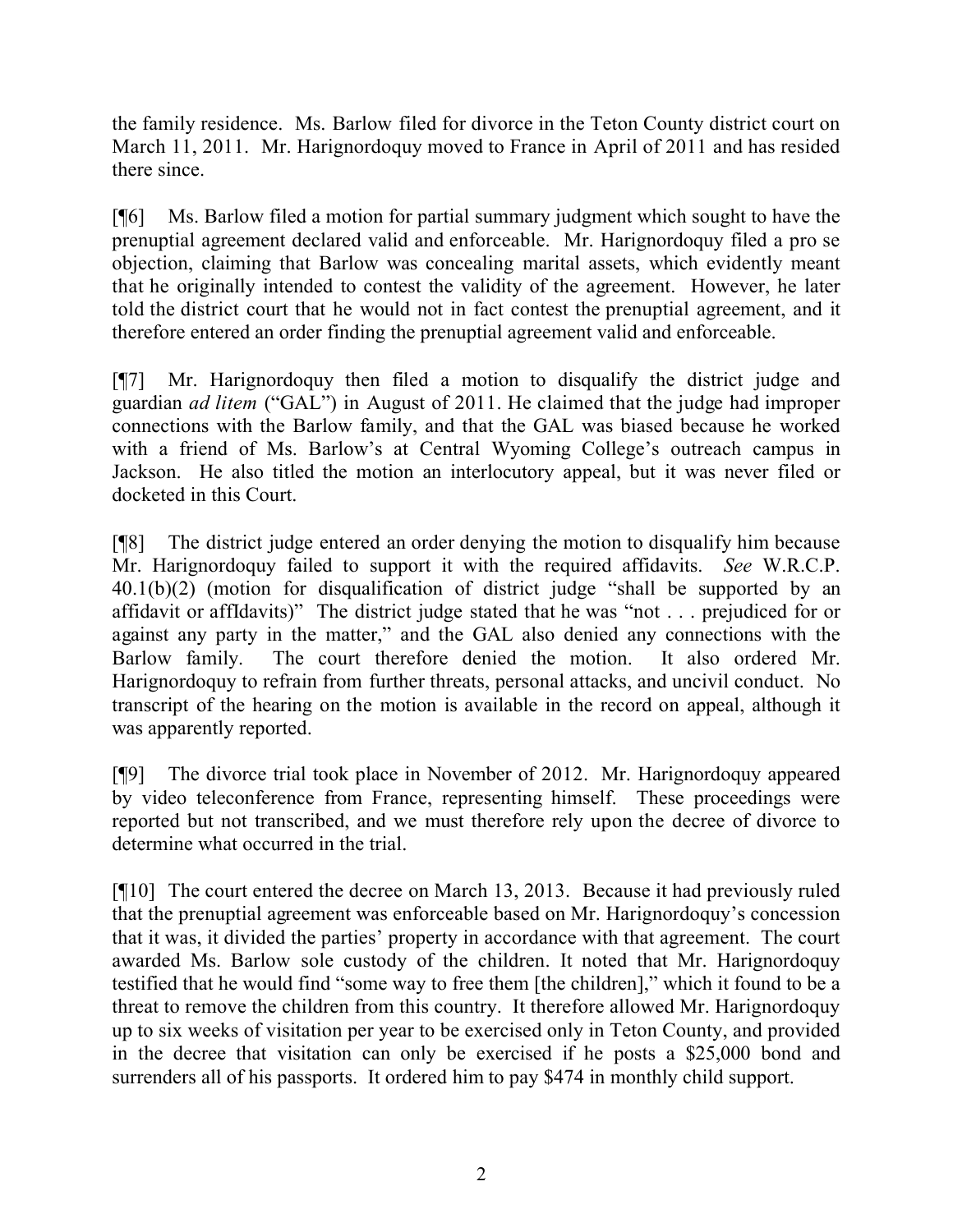[¶11] Throughout the district court proceedings, Mr. Harignordoquy claimed to be the victim of a conspiracy between Ms. Barlow's family and the judiciary. The court reiterated that it was "not prejudiced for or against any party in this case, and that [Mr. Harignordoquy's] assertions of conspiratorial prejudice lack any basis in fact or evidence." This appeal was timely perfected.

#### **DISCUSSION**

## *Child Custody Proceedings*

[¶12] Mr. Harignordoquy first claims that Wyoming did not have "home state" jurisdiction for child custody under the Uniform Child Custody Jurisdiction and Enforcement Act (UCCJEA). He argues that the action commenced when Ms. Barlow petitioned the circuit court for a protective order on March 1, 2011, which was less than six months after the parties returned to Teton County on September 7, 2010. He contends that there was no emergency child custody jurisdiction because he denied perpetrating any domestic violence. He also contends that Ms. Barlow manipulated the circuit court proceedings, and claims that the parties signed an agreement making Colorado their home.

[¶13] The UCCJEA governs subject matter jurisdiction when a Wyoming court is presented with a child custody proceeding in which the courts of another state may also have jurisdiction. *In re NC*, 2013 WY 2, ¶¶ 25–26, 294 P.3d 866, 873 (Wyo. 2013). It expresses a "fundamental jurisdictional concept that the child's 'home state' should have preeminent authority to determine custody and visitation and that authority should be respected elsewhere." *Id.* at ¶ 28 (quoting *NMC v. JLW ex rel. NAW*, 2004 WY 56, ¶ 13, 90 P.3d 93, 97 (Wyo. 2004)) (internal quotation marks omitted). A child's home state is "the state in which a child lived with a parent or a person acting as a parent for at least six (6) consecutive months immediately before the commencement of a child custody proceeding." *See* Wyo. Stat. Ann. § 20-5-202(a)(vii) (LexisNexis 2013).

[¶14] The district court found that Mr. Harignordoquy consented to the circuit court's jurisdiction, and it noted that the circuit court domestic violence action was completely separate from the divorce proceedings. The court also found that the parties never ceased to reside in Wyoming for UCCJEA purposes. They were in Colorado only for the birth of their children and associated medical care. The court further noted that Ms. Barlow filed for divorce on March 11, 2011, which was slightly more than six months after the parties returned to Wyoming on September 7, 2010. It concluded that it had jurisdiction over the parties and the children.

[¶15] The principal purposes of the UCCJEA are to resolve jurisdictional disputes and avoid the inconsistent child custody orders between the courts of this and other states. *See* Wyo. Stat. Ann. §§ 20-5-306 through 308 (LexisNexis 2013) (providing for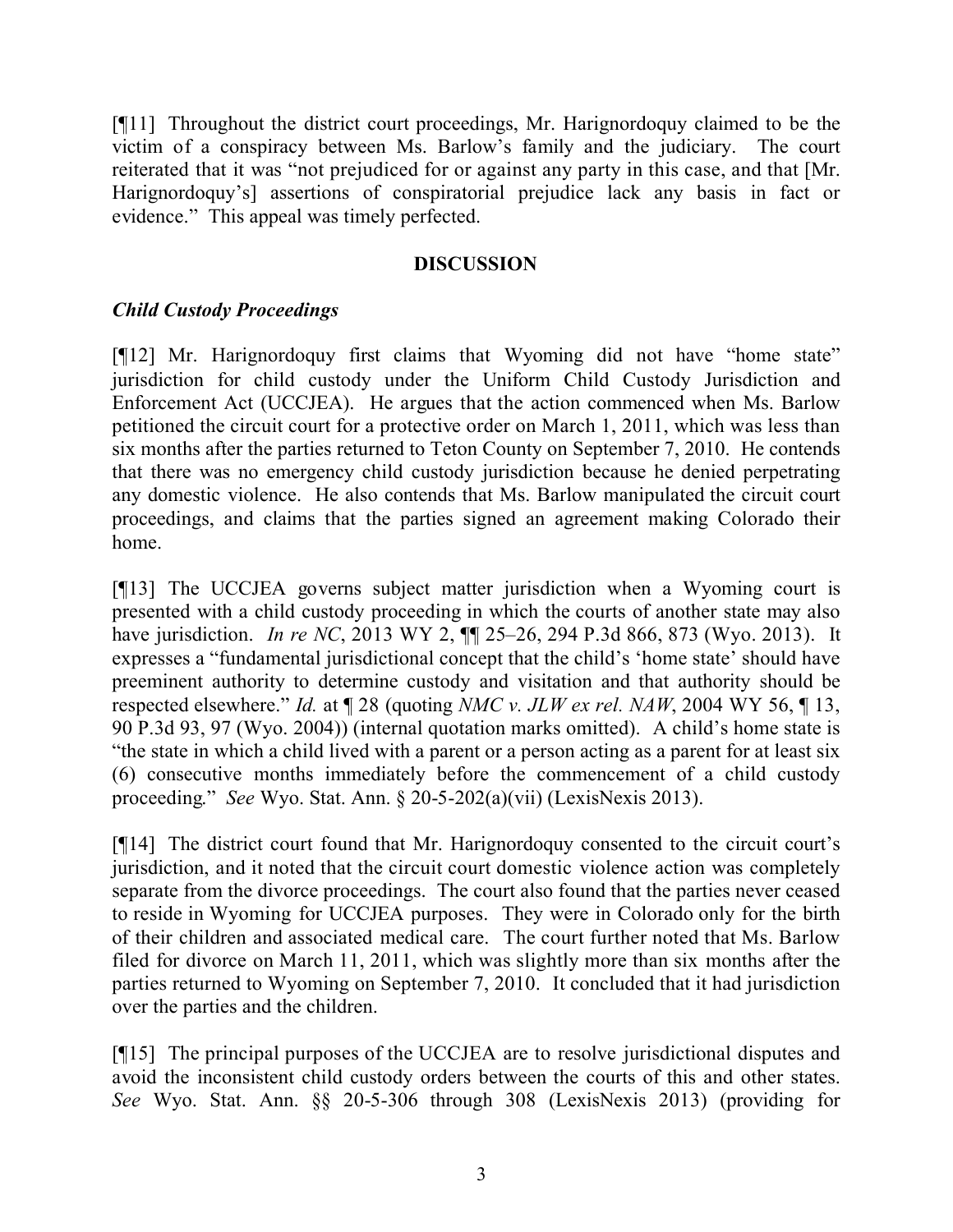consultation between courts with duplicative custody litigation pending, *forum non conveniens* criteria, and a specification of conduct which justifies declining jurisdiction under the Act); *see also NC*, ¶ 23, 294 P.3d at 872. There is no indication that Mr. Harnignordoquy initiated child custody proceedings in Colorado, and so there were no competing proceedings which would have required a determination of a proper forum between competing alternatives.

[¶16] We ordinarily review a district court's decision regarding jurisdiction in child custody matters de novo. *Prickett v. Prickett*, 2007 WY 153, ¶ 9, 167 P.3d 661, 663 (Wyo. 2007) (citing *Ritter v. Ritter*, 989 P.2d 109, 111 (Wyo. 1999)); *see also NC*, ¶ 20, 294 P.3d at 872. In some cases, the identification of the home state under the UCCJEA requires the trial court to determine where a child has resided, and for how long. We review a district court's findings of fact using a clearly erroneous standard. *Redland v. Redland*, 2012 WY 148, ¶ 48, 288 P.3d 1173, 1185 (Wyo. 2012) (citation omitted); *see also Davis v. Gill*, 2007 WY 17, ¶¶ 5–8, 150 P.3d 1181, 1182–83 (Wyo. 2007) (jurisdictional review under the UCCJEA's predecessor requires review of a district court's factual findings for clear error).

[¶17] However, "[i]f an appellant intends to assert on appeal that a finding or conclusion is unsupported by the evidence or contrary to the evidence, appellant shall include in the record a transcript of all evidence relevant to such finding or conclusion." W.R.A.P. 3.02(b). Failure to provide a transcript does not necessarily require dismissal of an appeal, but "our review is restricted to the allegations of error that do not require a review of the evidence presented before the district court that has been memorialized in the transcript." *Golden v. Guion*, 2013 WY 45, ¶ 6, 299 P.3d 95, 97 (Wyo. 2013) (quoting *Stadtfeld v. Stadtfeld*, 920 P.2d 662, 664 (Wyo. 1996)). Without the necessary transcript or approved statement of the evidence, we "presume that there were no irregularities in the district court's judgment, and that it was reasonably based on competent and sufficient evidence." *Roberts v. Locke*, 2013 WY 73, ¶ 27, 304 P.3d 116, 122 (Wyo. 2013) (citations omitted) (footnote omitted).

[¶18] Mr. Harignordoquy did not request that the reporter prepare a transcript of the divorce trial to be included in the record or make arrangements to pay for it. We therefore presume that the testimony and evidence presented supports the district court's decision. We can ascertain from the limited record before us that the parties returned to Teton County on September 7, 2010, and that Ms. Barlow filed for divorce on March 11, 2011. This is slightly more than six months, just as the district court found, and there would be home state jurisdiction if only for that reason.

[¶19] Mr. Harignordoquy complains of the circuit judge's decision on the temporary order, but he did not appeal that ruling to the district court. We therefore decline to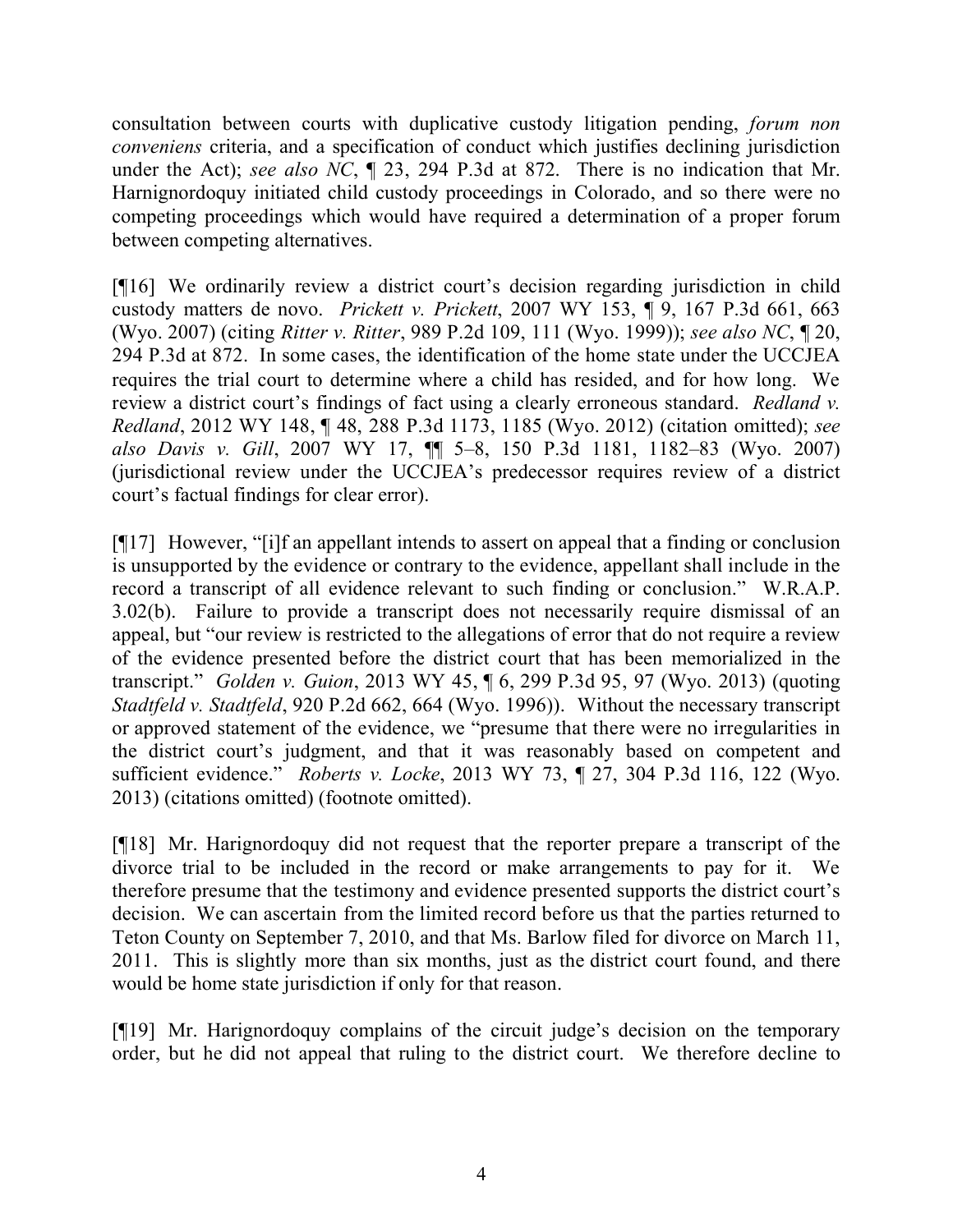review any aspect of the circuit court proceedings.<sup>1</sup> We find no error in the district court's determination that it had jurisdiction to resolve the parties' custody dispute.

### *Children's Citizenship*

[¶20] Appellant argued below that he should be granted custody or expansive visitation in France because the children either are French citizens or could become French citizens, in addition to being United States citizens. Although the institutions and courts of France have exclusive authority to determine whether the twins will have citizenship there, $2$  the district court considered Mr. Harignordoquy's contention within the framework of factors specified in Wyoming Statute  $\frac{8}{9}$  20-2-201.<sup>3</sup> These factors are to be weighed when

2 *See, e.g.*, *Dual Nationality*, U.S. Department of State, *available at* http://travel.state.gov/travel /cis\_pa\_tw /cis/cis\_1753.html ("Each country has its own citizenship laws based on its own policy.").

<sup>3</sup> The pertinent portion of that statute provides as follows:

(a) In granting a divorce, separation or annulment of a marriage or upon the establishment of paternity pursuant to W.S. 14-2-401 through 14-2- 907, the court may make by decree or order any disposition of the children that appears most expedient and in the best interests of the children. In determining the best interests of the child, the court shall consider, but is not limited to, the following factors:

(i) The quality of the relationship each child has with each parent;

(ii) The ability of each parent to provide adequate care for each child throughout each period of responsibility, including arranging for each child's care by others as needed;

(iii) The relative competency and fitness of each parent;

(iv) Each parent's willingness to accept all responsibilities of parenting, including a willingness to accept care for each child at specified times and to relinquish care to the other parent at specified times;

(v) How the parents and each child can best maintain and strengthen a relationship with each other;

(vi) How the parents and each child interact and communicate with each other and how such interaction and communication may be improved;

(vii) The ability and willingness of each parent to allow the other to provide care without intrusion, respect the other parent's rights and responsibilities, including the right to privacy;

<sup>&</sup>lt;sup>1</sup> The district court's findings about the circuit court proceedings appear to be an explanation for Mr. Harignordoquy's benefit, rather than any substantive aspect of its decision. Wyoming Statute § 5-2-119 provides that appeals from the circuit courts are to the district courts. Wyo. Stat. Ann. § 5-2-119 (LexisNexis 2013). The proceedings in district court were not an appeal of the circuit court's decision, although the domestic violence protection order was a topic of discussion.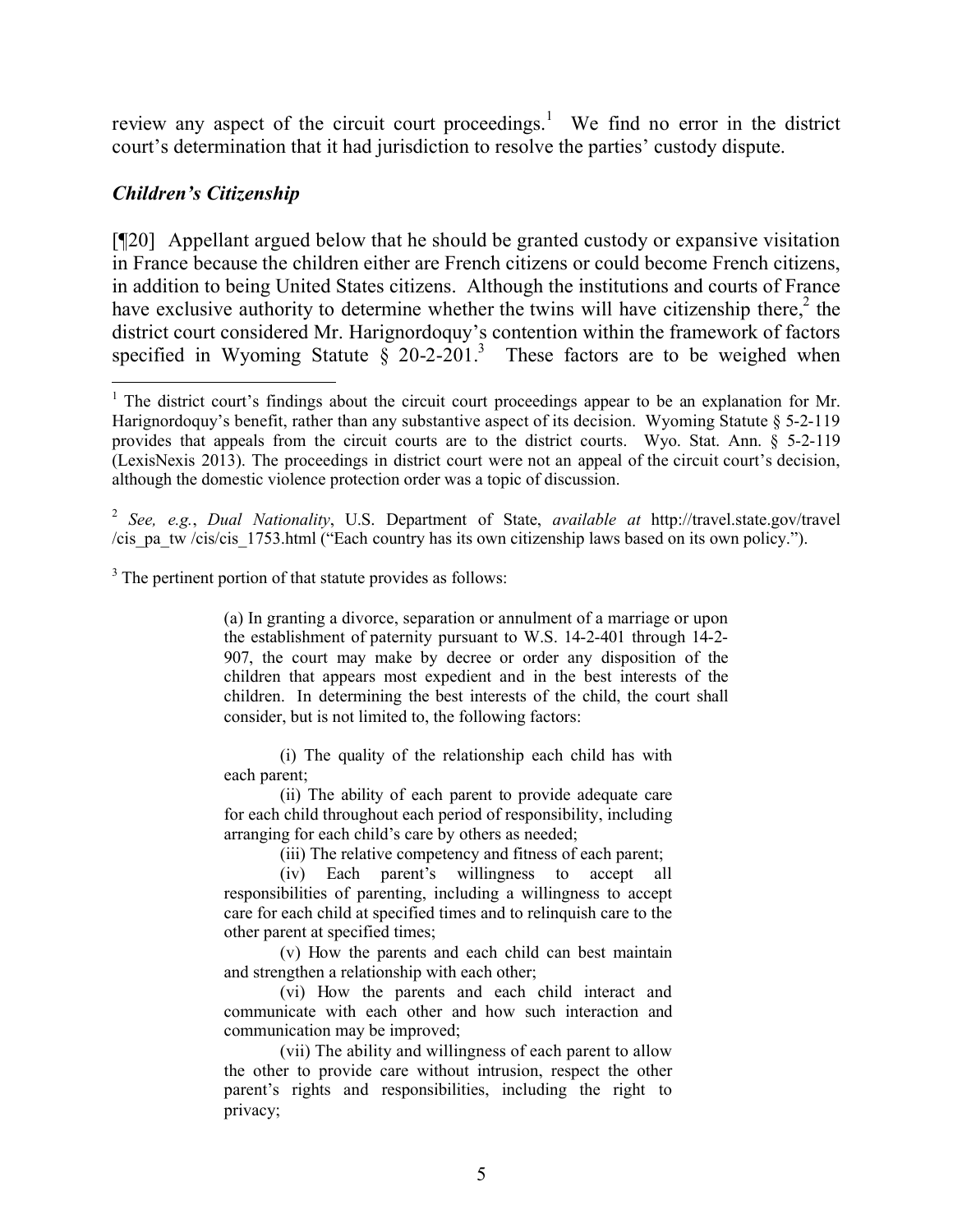determining the best interests of a child whose custody is disputed, and the district court analyzed the application of each in detail.

[¶21] According to the decree, Ms. Barlow presented expert testimony that the twins may not be able to obtain French citizenship under any circumstances because of their surrogate parentage. The district court found as follows:

> [E]xpert opinion at trial was that even if the children were raised in France, as the law currently stands, they would not be entitled to French citizenship, so their status in the country upon reaching majority is uncertain.

> > . . . .

[T]he children would not … have a path to French citizenship simply because their father … is French. . . . [B]eing raised in the country where they . . . will be able to enjoy the rights and privileges of full citizenship as children and as adults is a factor that weighs in favor of custody with [Ms. Barlow].

*See* § 20-2-201(a) (court may consider "[a]ny other factors the court deems necessary and relevant" in determining the best interests of the child). The court left the door open for Appellant to seek visitation outside of Teton County when the children are older and can benefit from the experience.

[¶ 22] Mr. Harignordoquy contends that the district court erred in ruling that the children were not French citizens. He claims that the children are entitled to French citizenship under foreign law because he is their biological parent. We interpret his rather obscure

| (viii) Geographic distance between the parents'                                                                                                                                                                                                                                                                          |
|--------------------------------------------------------------------------------------------------------------------------------------------------------------------------------------------------------------------------------------------------------------------------------------------------------------------------|
| residences;                                                                                                                                                                                                                                                                                                              |
| (ix) The current physical and mental ability of each                                                                                                                                                                                                                                                                     |
| parent to care for each child;                                                                                                                                                                                                                                                                                           |
| (x) Any other factors the court deems necessary and                                                                                                                                                                                                                                                                      |
| relevant                                                                                                                                                                                                                                                                                                                 |
| (b) In any proceeding in which the custody of a child is at issue the court<br>shall not prefer one (1) parent as a custodian solely because of gender.                                                                                                                                                                  |
| (c) The court shall consider evidence of spousal abuse or child abuse as<br>being contrary to the best interest of the children. If the court finds that<br>family violence has occurred, the court shall make arrangements for<br>visitation that best protects the children and the abused spouse from<br>further harm |

Wyo. Stat. Ann. § 20-2-201 (LexisNexis 2013).

 $\overline{a}$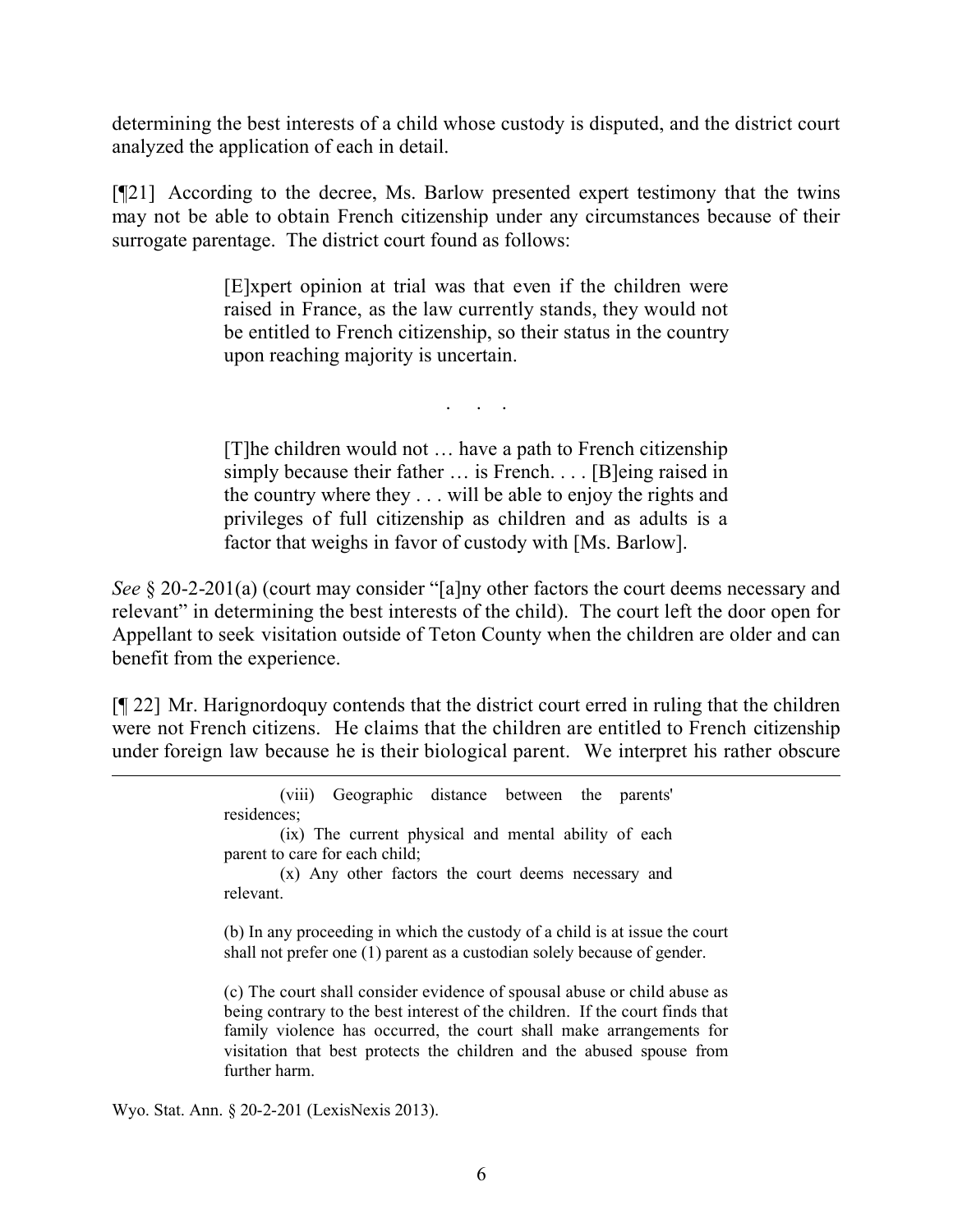argument to be that the district court abused its discretion because it did not properly consider or weigh the benefit of possible dual citizenship. To the extent that this issue presents a question of fact, our standard of review is as follows:

> This Court has consistently recognized the broad discretion enjoyed by a district court in child custody matters. We will not interfere with the district court's custody determination absent procedural error or a clear abuse of discretion. In determining whether an abuse of discretion has occurred, our primary consideration is the reasonableness of the district court's decision in light of the evidence presented. We view the evidence in the light most favorable to the district court's determination, affording every favorable inference to the prevailing party and omitting from our consideration the conflicting evidence.

*Walker v. Walker*, 2013 WY 132, ¶ 22, 311 P.3d 170, 176 (Wyo. 2013) (quoting *Durfee v. Durfee,* 2009 WY 7, ¶ 6, 199 P.3d 1087, 1089 (Wyo. 2009)).

[¶23] To the extent that the dual citizenship issue raises a question of law, our review is de novo. *Id.* at ¶ 36, 311 P.3d at 177–78. Regardless of how we characterize the issue, however, the record before us is insufficient. As to the question of whether the twins might or might not have or obtain dual citizenship, for whatever value it had in the trial court's custody determination, we recently summarized the pertinent standards for proof of foreign law as follows:

> Under Wyoming Rule of Civil Procedure 44.1 and the comparable federal rule, neither Wyoming's courts nor those of the United States will take judicial notice of the laws of a foreign country. Consequently, litigants who wish to take advantage of allegedly applicable foreign law must plead and prove it or have their cases determined in accordance with the law of the forum court.

> Wyoming statutes specify the proof of foreign law a litigant must provide. With respect to foreign written laws, a litigant must provide printed copies of those laws and show that they were published upon the authority of its government, or that they are in a form commonly accepted in that country's courts as evidence of the existing law. As to the unwritten or common law of a foreign country, the proponent must provide either admissible parol evidence or the books of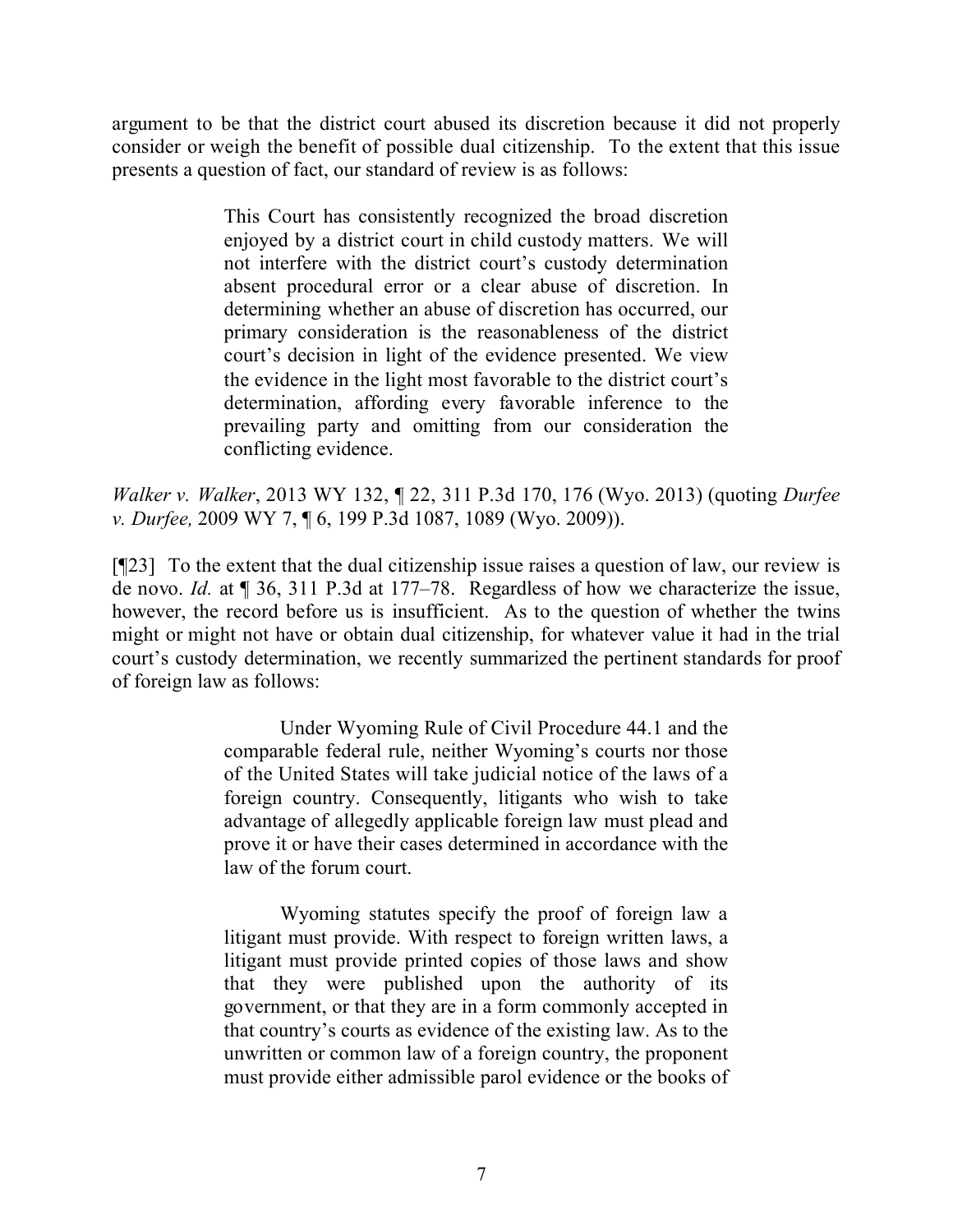reported cases adjudicated in that country's courts. Wyo. Stat. Ann. §§ 1-12-301 through 306 (LexisNexis 2011).

*Roberts*, ¶¶ 21–22, 304 P.3d at 121 (additional citations omitted).

[¶24] Mr. Harignordoquy's brief refers to what he claims to be the French civil code, a purported order from the French Attorney General, and a foreign news article. He failed to comply with any of the statutory requirements for proof of foreign law, and we have no trial transcript which would allow further review of the district court's findings of fact to determine if he presented evidence bearing on the question of French law as Ms. Barlow did. Under the circumstances, the district judge acted well within his discretion in declining to assign any significant weight to the children's citizenship. We consequently affirm the district court as to custody and visitation.

# *Other Issues*

[¶25] Mr. Harignordoquy also claims that the district judge pressured him to waive his challenge to the prenuptial agreement, and argues that the custody decision does not account for what he claims to be an extensive history of domestic violence by Ms. Barlow. He further contends the district court erred in denying his motion for disqualification because the Barlow family manipulated the court proceedings. Finally, he claims that the district court erred when it awarded child support because it ignored "multiple explanations" that his French work contract precludes him from working while on parental leave.

[¶26] All of these arguments challenge the factual bases for the district court's discretionary decisions. As explained above, we have no transcript which would allow us to review the facts that led the district judge to rule as he did. We must therefore decline to address these issues and presume that the district court had sufficient evidence before it to support its decision. *Roberts*, ¶ 27, 304 P.3d at 122; *see also Rohrer v. Bureaus Inv., Grp. No. 7, LLC*, 2010 WY 96, ¶ 13, 235 P.3d 861, 866 (Wyo. 2010) (judicial discretion means a "sound judgment exercised with regard to what is right **under the circumstances**") (emphasis added) (citation omitted).

[¶27] Mr. Harignordoquy also raises the constitutionality of the visitation bond as a potential issue. However, he does not develop this argument, and instead expounds on his belief that he is the victim of an elaborate conspiracy. None of these contentions are supported by the record. Without cogent argument or pertinent authority relating to the visitation bond decision, we will not address any claimed error related to it. *See, e.g.*, *Sonnett v. First Am. Title Ins. Co.*, 2013 WY 106, ¶ 26, 309 P.3d 799, 808 (Wyo. 2013) (quoting *Elder v. Jones*, 608 P.2d 654, 660 (Wyo. 1980)) ("It is not enough to identify a potential issue with the expectation that this court will flesh out the matter from there."); *Dechert v. Christopulos*, 604 P.2d 1039, 1044 (Wyo. 1980) ("It is a long-standing rule of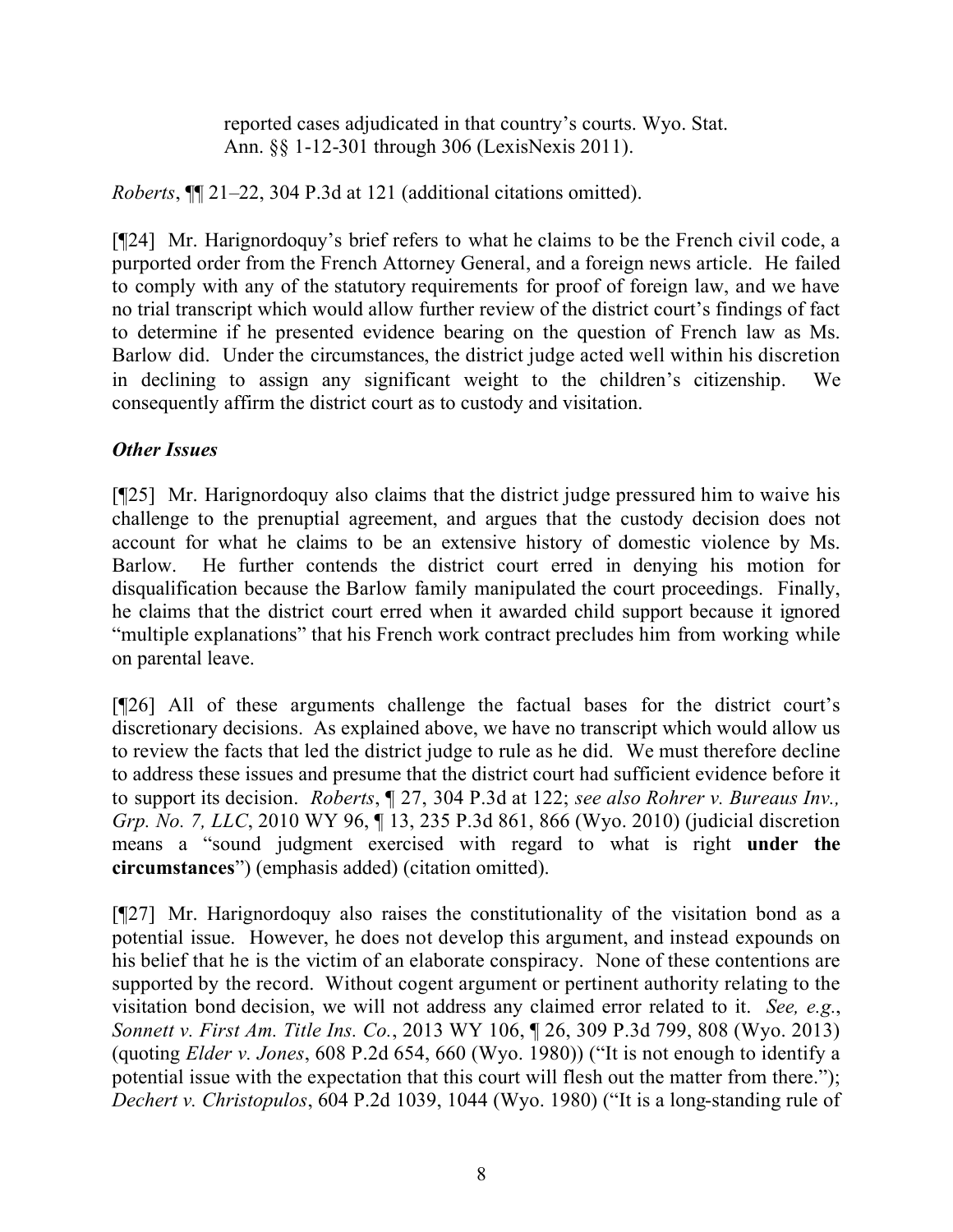this court that we will not consider an issue which is not supported by authority or cogent argument.").<sup>4</sup>

# *Sanctions*

[¶28] Ms. Barlow seeks sanctions under W.R.A.P. 10.05, claiming that Mr. Harignordoquy's appeal is not supported by cogent argument, pertinent authority, or citations to the record. Rule 10.05 provides that "[i]f the court certifies there was no reasonable cause for the appeal, a reasonable amount for attorneys' fees and damages to the appellee shall be fixed by the appellate court and taxed as part of the costs in the case." Rule 10.05 sanctions are generally not available for challenges to discretionary rulings, unless "an appeal lacks cogent argument, there is an absence of pertinent legal authority to support the issues, or there is a failure to adequately cite to the record." *Welch v. Welch*, 2003 WY 168, ¶ 13, 81 P.3d 937, 940 (Wyo. 2003) (summarizing the case law regarding appellate sanctions) (citations omitted). *See also Stadtfeld*, 920 P.2d at 664 ("Without a proper factual record, this Court cannot certify a reasonable cause for an appeal claiming an abuse of discretion.") (citation omitted).

[¶29] United States Supreme Court Justice Felix Frankfurter once observed that "defeated litigants, no matter how fairly treated, do not always have the feeling that they have received justice." *N.L.R.B. v. Donnelly Garment Co.*, 330 U.S. 219, 237, 67 S. Ct. 756, 765, 91 L. Ed. 854 (1947). Appellant's brief reflects this kind of disappointment. Although we can well understand the frustration of a parent whose ability to see his children has been limited, this is not a forum in which to vent that emotion. Appellant's brief is devoid of cogent argument to support his claims of error, and it also contains an assortment of veiled threats, bizarre conspiracy theories, and unsupported and scandalous allegations against several public officials. Our efforts to distill a potentially meritorious issue from the brief have been fruitless.

[¶30] While we exercise a degree of patience with self-represented litigants, we still expect reasonable compliance with the rules of appellate procedure. *Call v. Town of Thayne*, 2012 WY 149, ¶ 15, 288 P.3d 1214, 1217 (Wyo. 2012); *Young v. State*, 2002 WY 68, ¶ 9, 46 P.3d 295, 297 (Wyo. 2002) (citing *Hodgins v. State*, 1 P.3d 1259, 1262 (Wyo. 2000)). We find that the "rare circumstances" discussed in *Welch* exist in this case, and that we can certify no reasonable cause for this appeal. We will therefore award Ms. Barlow her reasonable costs, attorney fees, and damages allowed by Rule 10.05 upon submission of a proper application.

 <sup>4</sup> We note in passing that we recently approved a \$50,000 visitation bond in a similar case that posed a realistic possibility of international child abduction. *Stonham v. Widiastuti*, 2003 WY 157, ¶¶ 28–29, 79 P.3d 1188, 1197–98 (Wyo. 2003).